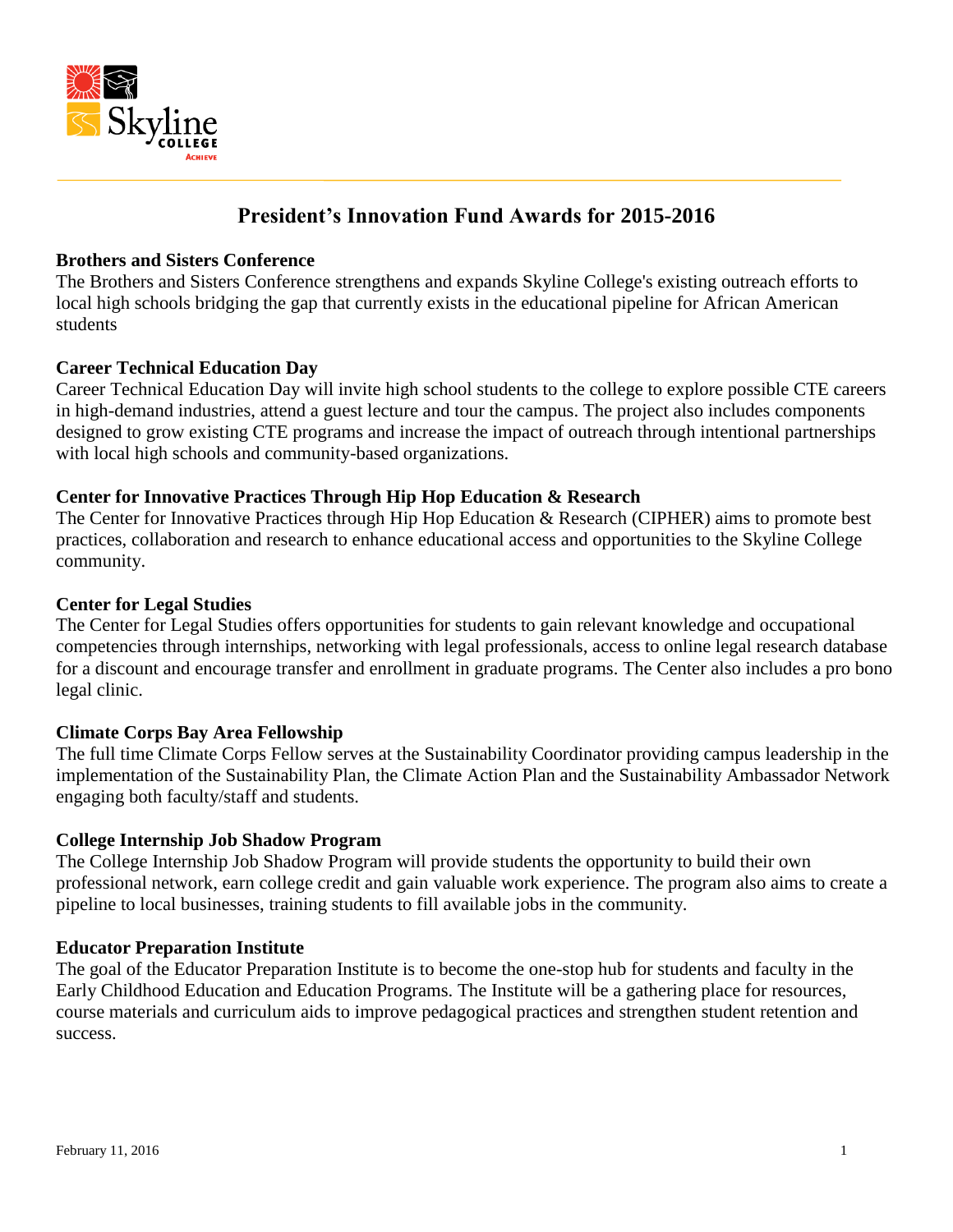

# **Expanding Your Horizons**

The Expanding Your Horizons conference engages young women in  $6<sup>th</sup>$  through  $10<sup>th</sup>$  grades in a day of activities to inspire and build confidence in higher education and careers in the areas of science math and technology. The event encourages positive views of education and the world of work.

# **Global Mentorship Leadership Project**

This project provides Skyline College students with an interactive, global experience connecting them to students in Liberia, serving as their mentors. It includes partnerships with The LINKS Inc., who mentor the Skyline College students, The African America Museum and Library of Oakland, Grand Bassa Community College in Liberia and the Museum of African Diaspora Studies.

#### **International Education Week**

International Education Week is designed to educate students, faculty and staff in diversity and intercultural understanding, provide opportunities for the growing International Student population to engage in campus activities and promote inclusion through a series of events.

#### **Passport to the World**

This grant will help defray the cost of travel for students and for faculty to internationalize their teaching and research, increasing the opportunities for students for study abroad. Workshops will provide an opportunity for faculty to globalize their curriculum to create a portfolio of faculty-led student abroad programs.

#### **International Trade Program Project**

The International Trade program along with the Asian Studies Program will provide Chinese immersion summer camp in Chinese business language, culture, and business practice academy to high school students, Skyline College students and the community as well as a Chinese scholar speaker series.

#### **KinderCaminata at Skyline College**

KinderCaminata event serves to showcase the campus by educating kindergarteners and their families about the services provided by Skyline College to make education a realistic and accessible goal for all individuals. Introducing college at young age increases the likelihood that students will seek higher education.

#### **Literacy Intervention Community Program**

The goal is to enhance the literacy scores of designated elementary students in the local neighborhood, and provide Skyline College students the opportunity to contribute to their community by assisting children, who without receiving supplemental services, would likely continue to test below grade level.

# **Online Directed Learning Activities Project**

The Online Directed Learning Activities Projects seeks to technologically upgrade this proven effective method of supplemental academic support by bringing the student modules previously managed on paper online. This project will result in the development of a more interactive, user-friendly and effective method for students to use in their Directed Learning Activities.